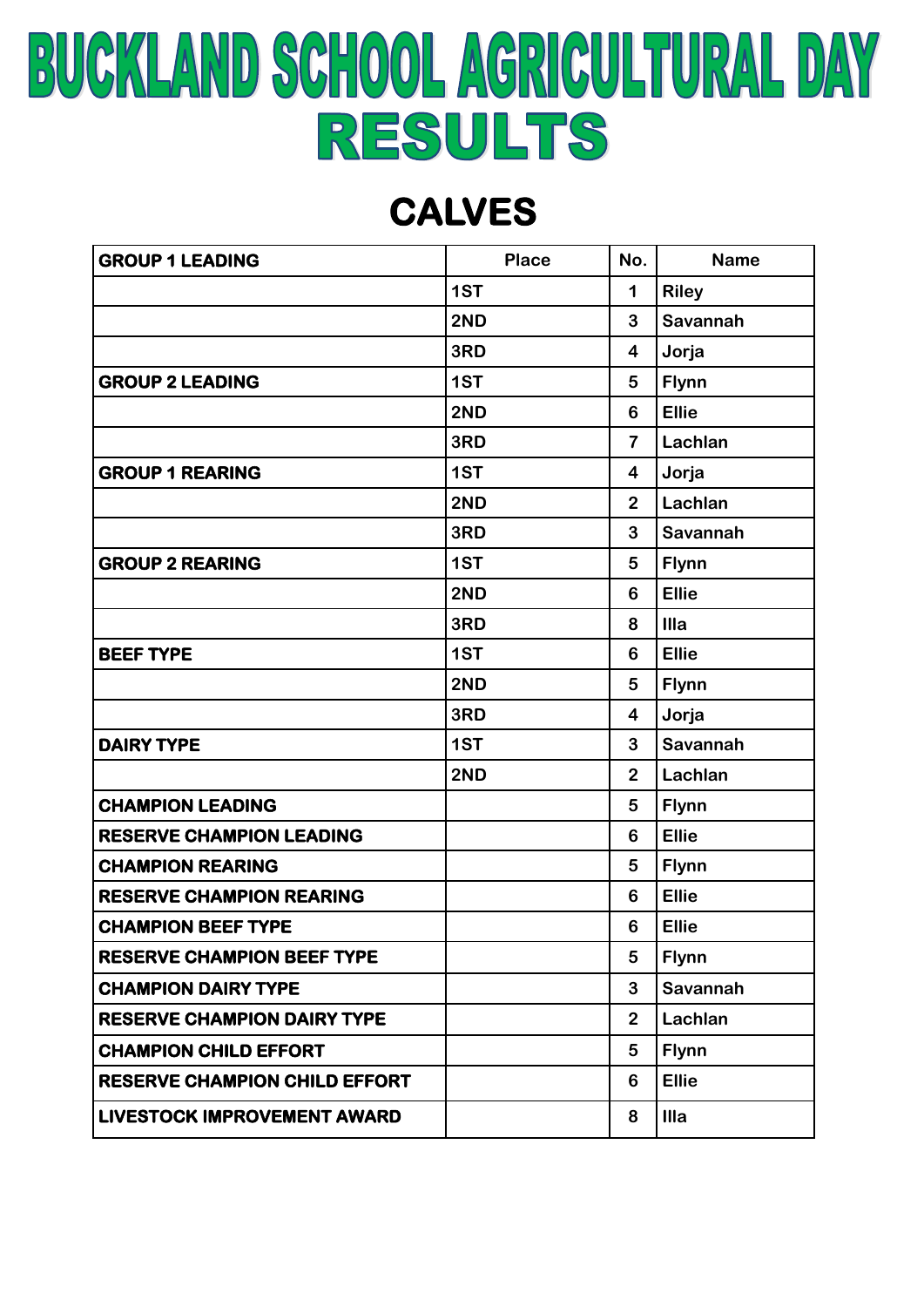### **GOATS**

| <b>LEADING</b>                       | <b>Place</b> | No. | <b>Name</b>   |
|--------------------------------------|--------------|-----|---------------|
|                                      | 1ST          | 13  | <b>Charli</b> |
|                                      | 2ND          | 10  | Grace         |
|                                      | 3RD          | 15  | <b>Archer</b> |
|                                      | 4TH          | 14  | Jason         |
| <b>CALLING</b>                       | 1ST          | 13  | <b>Charli</b> |
|                                      | 2ND          | 14  | Jason         |
|                                      | 3RD          | 11  | Elle          |
|                                      | 4TH          | 9   | Josh          |
| <b>REARING</b>                       | 1ST          | 13  | Charli        |
|                                      | 2ND          | 15  | <b>Archer</b> |
|                                      | 3RD          | 14  | Jason         |
|                                      | 4TH          | 9   | Josh          |
| <b>CHAMPION LEADING</b>              |              | 13  | Charli        |
| <b>RESERVE CHAMPION LEADING</b>      |              | 10  | Grace         |
| <b>CHAMPION CALLING</b>              |              | 13  | Charli        |
| <b>RESERVE CHAMPION CALLING</b>      |              | 14  | Jason         |
| <b>CHAMPION REARING</b>              |              | 13  | Charli        |
| <b>RESERVE REARING</b>               |              | 15  | <b>Archer</b> |
| <b>CHAMPION CHILD EFFORT</b>         |              | 13  | Charli        |
| <b>RESERVE CHAMPION CHILD EFFORT</b> |              | 14  | Jason         |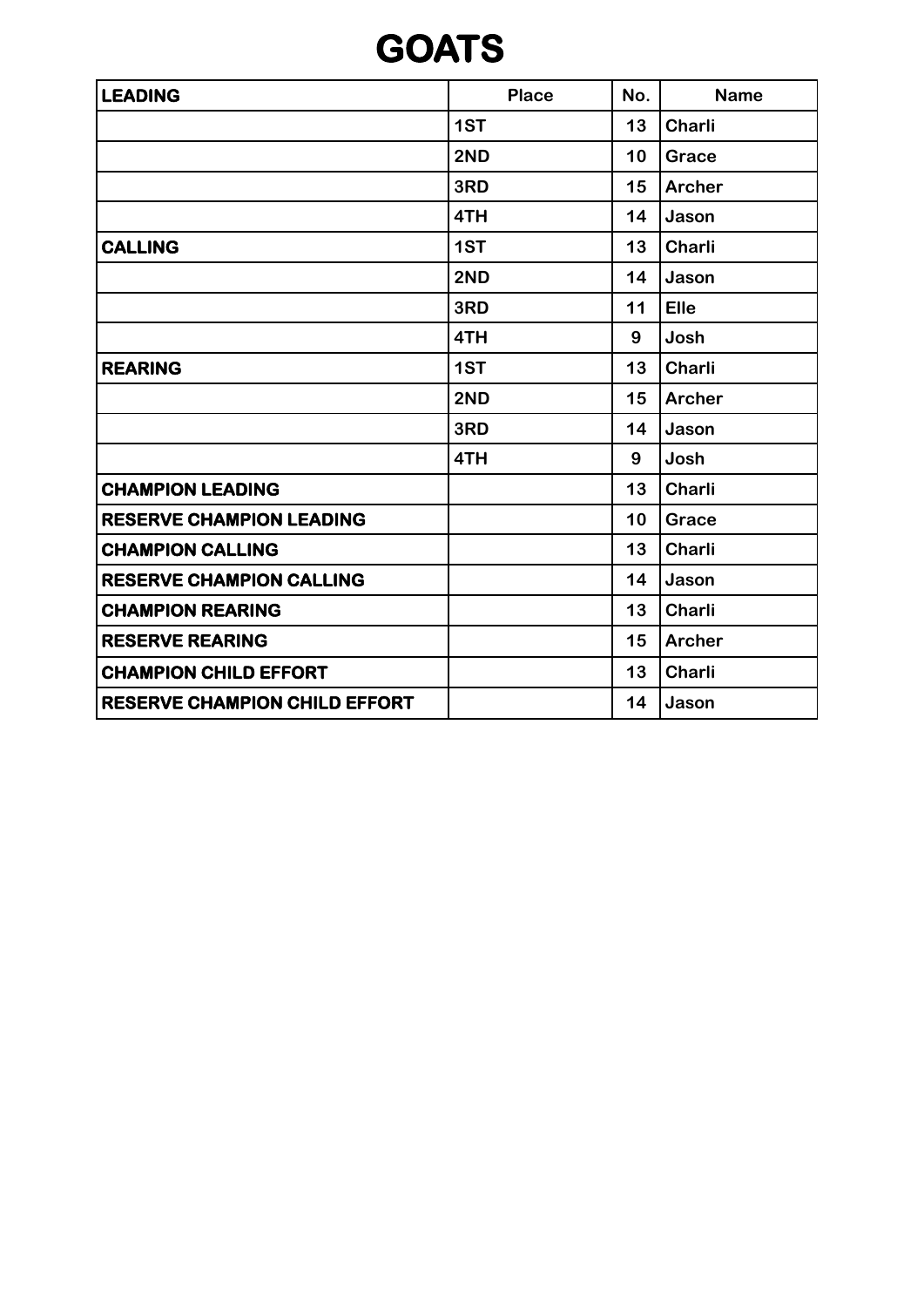### **LAMBS**

| <b>GROUP 1 LEADING</b>               | <b>Place</b> | No. | <b>Name</b>    |
|--------------------------------------|--------------|-----|----------------|
|                                      | 1ST          | 17  | <b>Tadhg</b>   |
|                                      | 2ND          | 20  | <b>Jackson</b> |
|                                      | 3RD          | 22  | Ava            |
| <b>GROUP 2 LEADING</b>               | 1ST          | 25  | Zac            |
|                                      | 2ND          | 23  | Jayda          |
|                                      | 3RD          | 24  | <b>Bella</b>   |
| <b>GROUP 3 LEADING</b>               | 1ST          | 30  | <b>Sienna</b>  |
|                                      | 2ND          | 32  | Jacx           |
| <b>GROUP 1 CALLING</b>               | 1ST          | 19  | <b>Max</b>     |
|                                      | 2ND          | 17  | <b>Tadhg</b>   |
|                                      | 3RD          | 20  | <b>Jackson</b> |
| <b>GROUP 2 CALLING</b>               | 1ST          | 25  | Zac            |
|                                      | 2ND          | 24  | <b>Bella</b>   |
|                                      | 3RD          | 26  | <b>Holly</b>   |
| <b>GROUP 3 CALLING</b>               | 1ST          | 32  | Jacx           |
|                                      | 2ND          | 30  | <b>Sienna</b>  |
| <b>GROUP 1 REARING</b>               | 1ST          | 21  | Lucy           |
|                                      | 2ND          | 22  | Ava            |
|                                      | 3RD          | 16  | <b>Blake</b>   |
| <b>GROUP 2 REARING</b>               | 1ST          | 27  | Oliver         |
|                                      | 2ND          | 23  | Jayda          |
|                                      | 3RD          | 28  | Alexia         |
| <b>GROUP 3 REARING</b>               | 1ST          | 32  | Jacx           |
|                                      | 2ND          | 30  | <b>Sienna</b>  |
| <b>CHAMPION LEADING</b>              |              | 25  | Zac            |
| <b>RESERVE CHAMPION LEADING</b>      |              | 17  | <b>Tadhg</b>   |
| <b>CHAMPION CALLING</b>              |              | 19  | <b>Max</b>     |
| <b>RESERVE CHAMPION CALLING</b>      |              | 17  | <b>Tadhg</b>   |
| <b>CHAMPION REARING</b>              |              | 27  | <b>Oliver</b>  |
| <b>RESERVE CHAMPION REARING</b>      |              | 21  | Lucy           |
| <b>CHAMPION CHILD EFFORT</b>         |              | 25  | Zac            |
| <b>RESERVE CHAMPION CHILD EFFORT</b> |              | 17  | <b>Tadhg</b>   |